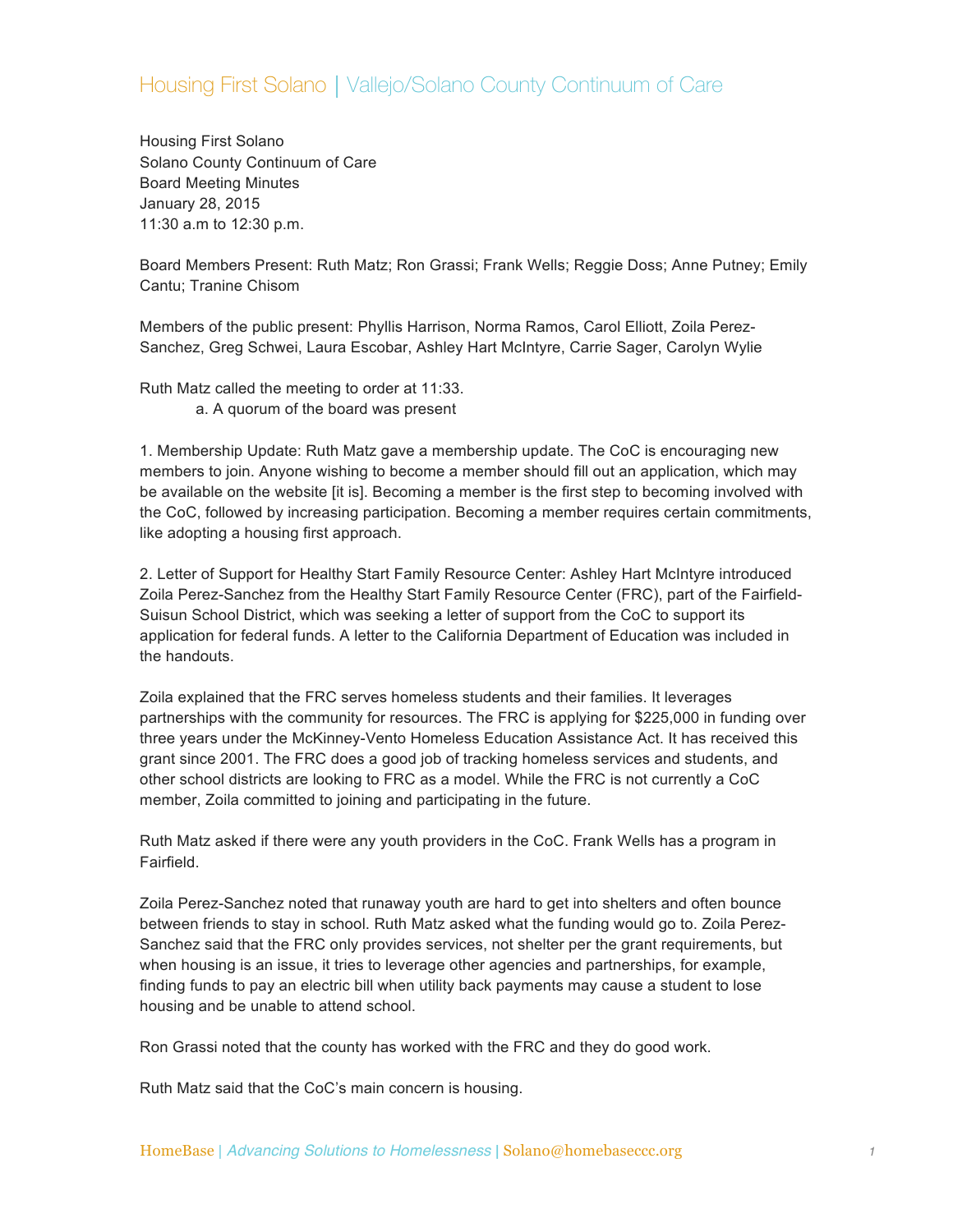Ashley Hart McIntyre said that it would be useful to have the FRC as part of the CoC for coordination purposes.

Frank Wells moved to adopt the letter of support as written. Reggie Doss seconded the motion. The motion passed with the Board in agreement.

3. SOAR TA Request for Applications: Carrie Sager presented an opportunity for SOAR Technical Assistance. SOAR is a way of fast-tracking SSI and SSDI applications for homeless individuals with disabilities. The available technical assistance requires recipients to commit to developing an action plan for SOAR implementation, and includes a planning session with community members and a 3-day Leadership Academy for the lead agency.

Ruth Matz noted that Community Action North Bay is using SOAR, and has applied for TA for three years and been denied every time. CANB is doing it on its own, and has a staff member, Mike Gomez, in the office doing applications with SOAR. Getting the TA would be a good option if people are interested. Projects are scored in grant applications on increased client income. Because SSI goes up every year, once you get a person on SSI, you are automatically increasing their income every year. Right now there are about 6,000 pending applications for SSI, so getting to the top of the list is a very good thing.

Tranine Chisolm noted that this would really impact the population, because waiting for a two year process without income is difficult. Reggie Doss agreed.

Ruth Matz noted that the chronically homeless definitely need this service, but there are no McKinney-Vento funds for it. It is particularly expensive and difficult to appeal a decision when it involves a co-occurring disorder, because it is difficult to show that a disability is not caused by substance abuse.

Reggie Doss wondered if there was a reason why the CoC would not get the grant if it applied. Carrie Sager noted that only five CoCs will receive the TA, and the selection criteria were not specified, so there could be other CoCs who demonstrate greater need.

Reggie Doss moved to apply for the TA. Ron Grassi seconded the motion. No opposition or abstentions. The motion passed with the Board in agreement.

4a. The SOAR TA application requires identifying a local lead. Ruth Matz volunteered that CANB would do it, but that if someone else was interested she would not object.

Carol Elliott argued that the decision as to a local lead could have been brought to the whole CoC. Vacaville Social Services has been using SOAR and might have had feedback.

Frank Wells suggested that the general membership should already be aware if previous applications have failed. Others expressed that they were aware of SOAR, but not of the TA opportunity.

Laura Escobar asked for clarification on the role of the local lead. Would this person get additional training? Carrie Sager said that all participating stakeholders would get training and get